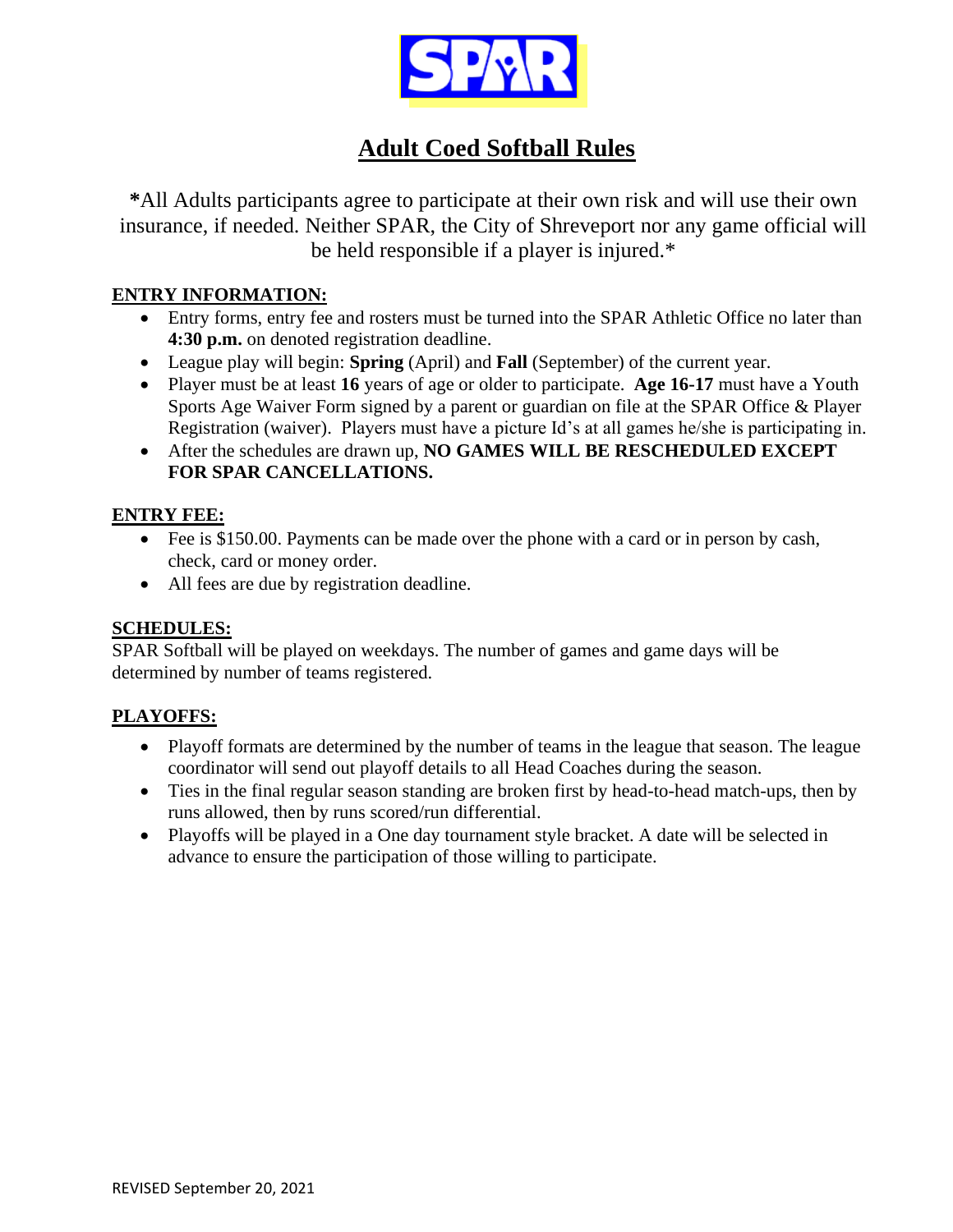

### **ROSTERS:**

- Please print or type rosters. Include full name, no nicknames. Each team may have a roster maximum of **20** players.
- The Official SPAR softball rosters will be held at the **Athletic Office**. All players must be listed on a certified SPAR team roster form provided by the Athletic office. **No team will play without a roster.**
- A player cannot be added to a roster at game time. Additions must be made at the SPAR Athletic Office or via email. (*See Example for email roster addition, last page)***. NO ADDITIONS WILL BE TAKEN BY TELEPHONE.** Deletions must be made at the **SPAR Athletic Office** with proper identification. Players **may not** be **added** to the roster after the designated deadline. Roster Exception: In the event of an emergency Military, Police and Fire Department.
- Players **may not change** teams after the first Wednesday of league play**. Prior to,** a change may be made either at the player's request or the coach's decision to dismiss the player. If a player voluntarily requests a change he/she must come to the SPAR Athletic Office with proper identification.
- A player can be on ONE SPAR Softball team roster. Coed players can play on a women/men team and coed.
- **I.D.'s and roster checks will be administered during the season**.
- If a player is guilty of playing for another SPAR team (open or coed) other than the team (s) he/she is registered with, he/she will be suspended from league play for the remainder of the season. The coach who used the ineligible player will also be suspended two (2) games and placed on probation for the first offense. Second offense the coach who uses the illegal player will be suspended for the season or indefinitely from any SPAR Athletic programs. A team guilty of playing a non-rostered player will have every game that he/she illegally participated in forfeited. **Discretion of SPAR STAFF**
- All players/coaches must sign a player registration form (waiver) before participating in the Spring/Fall Softball League.

#### **WAIVERS:**

In order to participate in the league, each participant must sign a waiver. Due to COVID-19, we encourage all players to visit <http://myspar.org/253/Athletics> and fill out the Player Registration (waiver) online. **NO WAIVER…NO PLAY.**

### **FORFEITS:**

- Games start on time! Game Clock starts at designated game time.
- Games will be forfeited if a team is not ready to play at the scheduled game time. THERE IS A FIVE (5) MINUTE GRACE PERIOD, FIRST GAME ONLY. **At the Discretion of SPAR Staff**
- Players must be on the field ready to play. However, if a team is short it may pick up players (max of 3) who are rostered on another SPAR team in the same division or below from the stands to play the game. NO Forfeit will be issued and the outcome of the game will count. (Revised 2016) and the umpires will call the game.
- Teams may **start** a game with a **minimum** of 9 players, but the 10<sup>th</sup> player will be an out. If the team loses a player (only 8 players remaining) for any reason, the game will be continue. When the player who has left the game is scheduled to bat, he/she shall be declared out. **At the Discretion of SPAR Staff**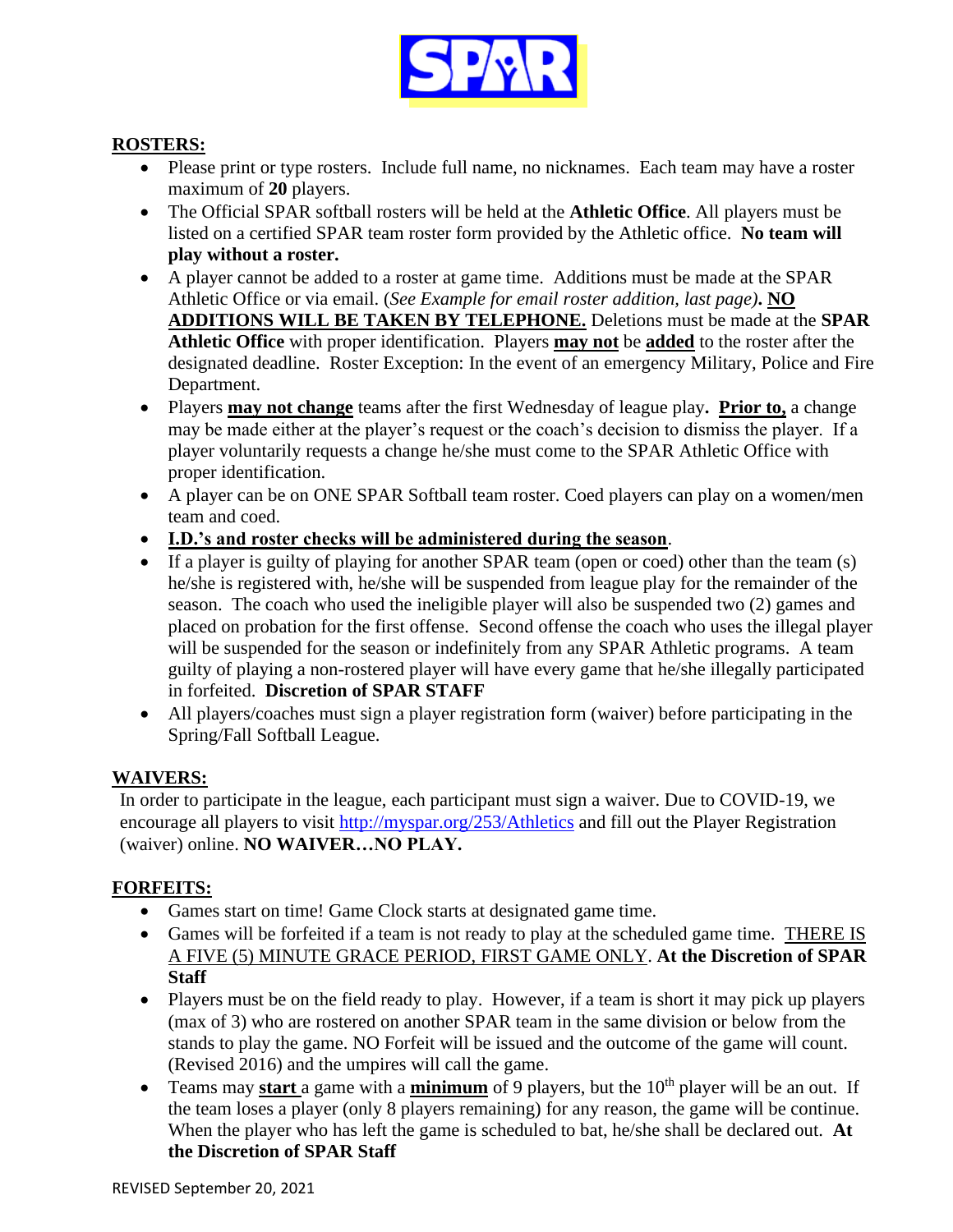

- Umpires will call forfeits. Forfeits are played for 45 minutes, to allow time for the staff and team to prepare for the next game.
- If your team forfeits a game during the season, the following rules apply:
- ➢ First Offense: Loss of game and warning issued.
- ➢ Second Offense: Loss of game and staff reserves the right to remove team from playoffs. Third Offense: Removal from the league.
- ➢ If you know in advance that your team is going to forfeit a game, we encourage you to call our office so as to help us schedule your opponent a game. This will still be considered a forfeit, but is a courtesy to your opponent.

### **DISCIPLINARY ACTIONS:**

- **Game umpires and athletic staff** will have complete control of all games and all actions within the parking lot, playing field and all facilities associated with play.
- Boisterous behavior and unsportsmanlike conduct such as:
- ➢ Unduly yelling and screaming at participants or official(s).
- ➢ Profane language or gestures.
- ➢ Public threat or physical violence and/or drunkenness.
- $\triangleright$  The use of alcoholic beverages at the game site or on the premises.
- ➢ **The dugout will be checked after each game. If signs of alcoholic use is found; that team will forfeit the next scheduled game and will be suspended until the coach meets with the SPAR Administrator.**
- A violation of any of these standards will constitute partial or permanent program suspension at the discretion of SPAR STAFF.
- **A player or coach** ejected during a game for any reason will be immediately suspended from play until he/she meets with the SPAR Administrator. Following the meeting the suspension may be extended depending on the circumstances surrounding the ejection. Any player or coach ejected for fighting during or after the game might be suspended for the remainder of the season.
- Two (2) accumulative suspensions during one (1) season will constitute suspension from play for one (1) year from the date of the second infraction. **Entry fee will not be refunded**.
- **Any player or coach ejected** from the game must leave the facility and grounds for the remainder of that game and the duration of his/her suspension. **They must contact SPAR Administration, phone number (318) 673-7748 or (318) 673-7749 to set up a meeting.**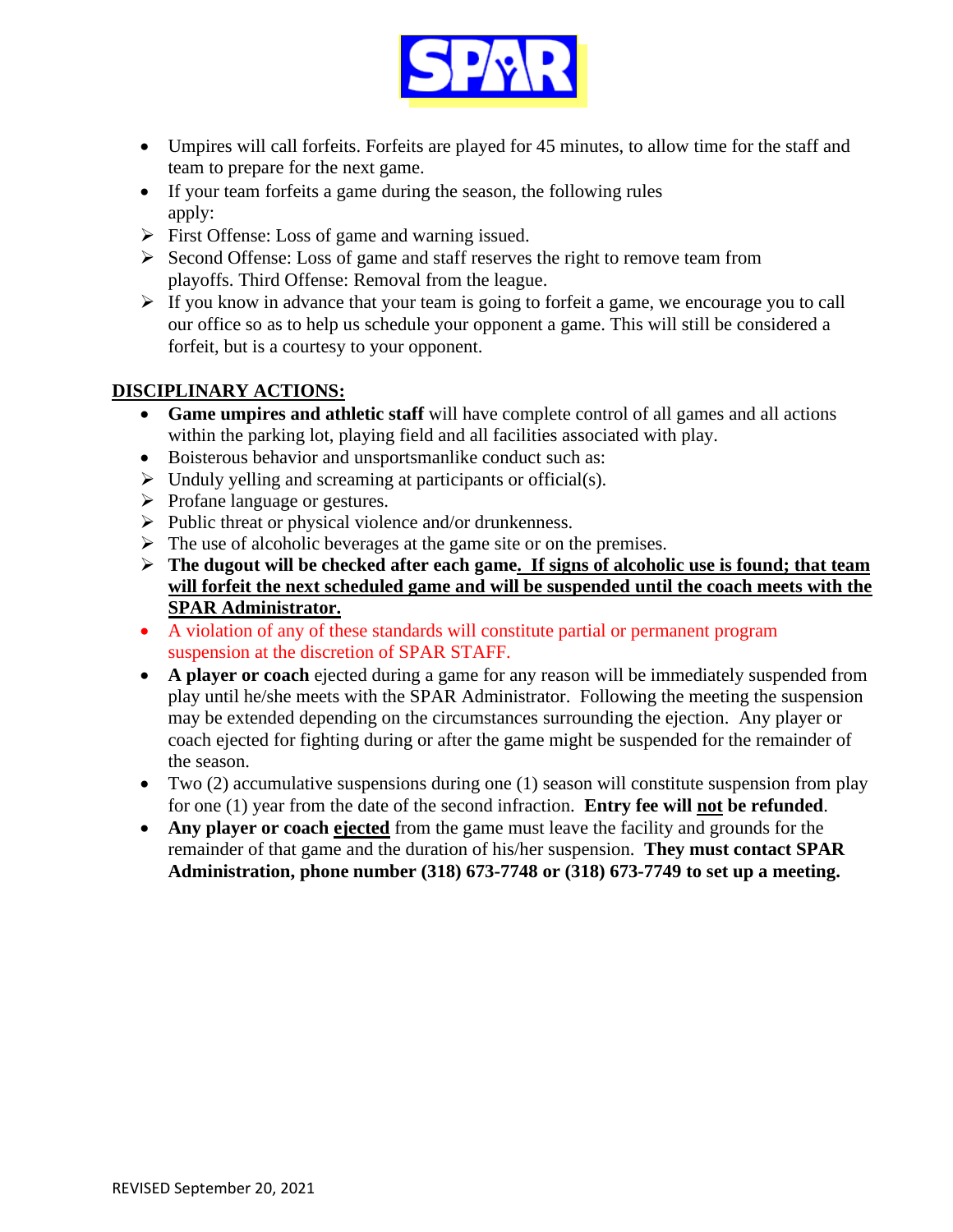

### **PROTEST PROCEDURES:**

- If a manager is protesting an ineligible player, he/she must notify the umpire-in-chief **before completion of the last inning**. If a **substitute** enters the game and he/she is suspected of being ineligible, the protest must be lodged **before** the **last out** of the **last inning.** The umpire-in-chief will then notify the scorekeeper who will annotate the time, inning, team protesting, number of outs, number/location of base runners, and the player being protested. **The game will resume after staff has been notified of protest and both teams are aware of being played under protest. Rosters and ID's will be checked.**
- The only grounds for lodging a protest are:
- ➢ Misinterpretation of a playing rule (SPAR or USSSA)
- $\triangleright$  Use of an ineligible player.
- The manager must submit a formal letter of protest along with a \$25 check payable to **City of Shreveport**, no later than **4:30 p.m.** the following business day. If the protest is upheld, the \$25.00 will refunded.
- At every scheduled **SPAR** league game, each participant will be required to have proper **picture** identification is his/her possession. He/she must produce this I.D. (driver's license) to any umpire or SPAR official if asked to do so. If this I.D. is not produced, the individual cannot participate.
- Failure to produce a picture I.D. 20 (twenty) minutes after the game he/she was protested in will result in a forfeit.
- Any player found ineligible during the course of the season will have every game in which he/she participated forfeited.

#### **APPEAL PROCEDURES:**

- Players, coaches and spectators may appeal any suspension or disciplinary action taken as a result of improper behavior. Additionally, the representative may appeal any decision based on an authorized protest.
- There are five levels in the appeal process which must be followed in sequence:
	- o First Level: Meet with SPAR Superintendent of Athletics
	- o Second Level: Meet with SPAR Athletics Division Manager / Lead Superintendent
	- o Third Level: Meet with SPAR Assistant Director.
	- o Fourth Level: Meet with SPAR Director.
	- o Final Appeal: Meet with SPAR Council.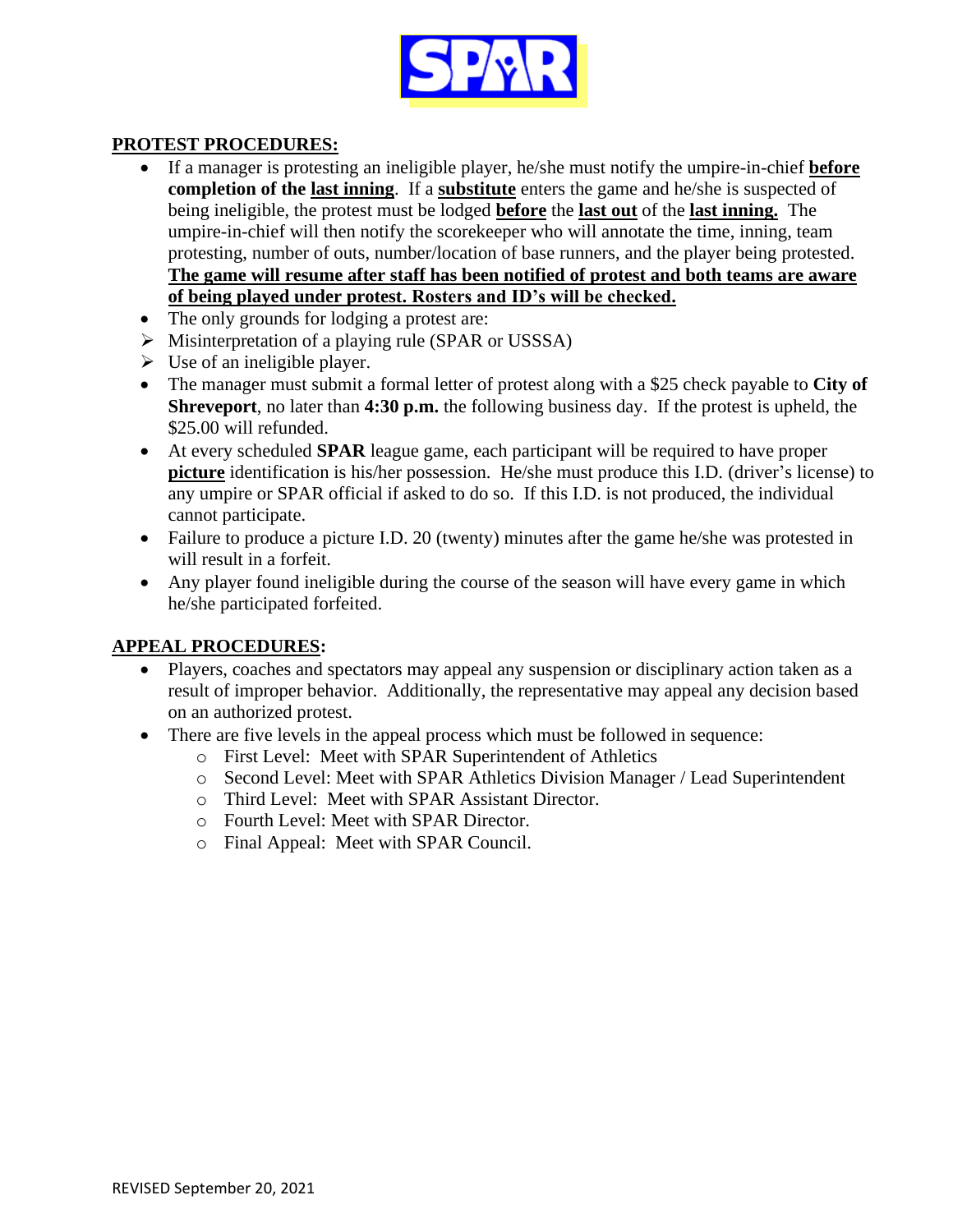

## **SPORTSMANSHIP:**

- $\checkmark$  The purpose of Adult SPAR Leagues is to have fun: MEET.GREET.COMPETE. We hope that all participants keep that in mind when becoming involved. Although the games may become intense, you still can be competitive while maintaining good sportsmanship. With this said, any behavior deemed unacceptable by staff may result in suspension and/or ejection from a game or the league.
- ✓ MANAGERS, COACHES, PLAYERS, SUBSTITUTES, TRAINERS or other team members or occupants of the bench, SHALL NOT, from any place including coaches' boxes:
	- ➢ Provoke, or try to provoke by word, or sign, or demonstration either opponents and/or spectators.
	- ➢ Use language that in any manner refers to or reflects upon opposing players, the umpires, players, or spectators.
	- ➢ NOTE: Use of profane or abusive language or taunting will not be tolerated.
	- $\triangleright$  \*\*Players violating the above can be ejected from the game without warning. \*\*
	- $\triangleright$  Argue balls and strikes calls.
	- $\triangleright$  Be outside of the vicinity of the coach's boxes or the designated dugout (bench) area if not a batter, base runner, on-deck batter, or one of the ten players on defense.
	- ➢ Commit any act that could be considered unsportsmanlike conduct.
	- $\triangleright$  Carelessly throw a bat.

To see our code of conduct policy: Visit [www.myspar.org](http://www.myspar.org/)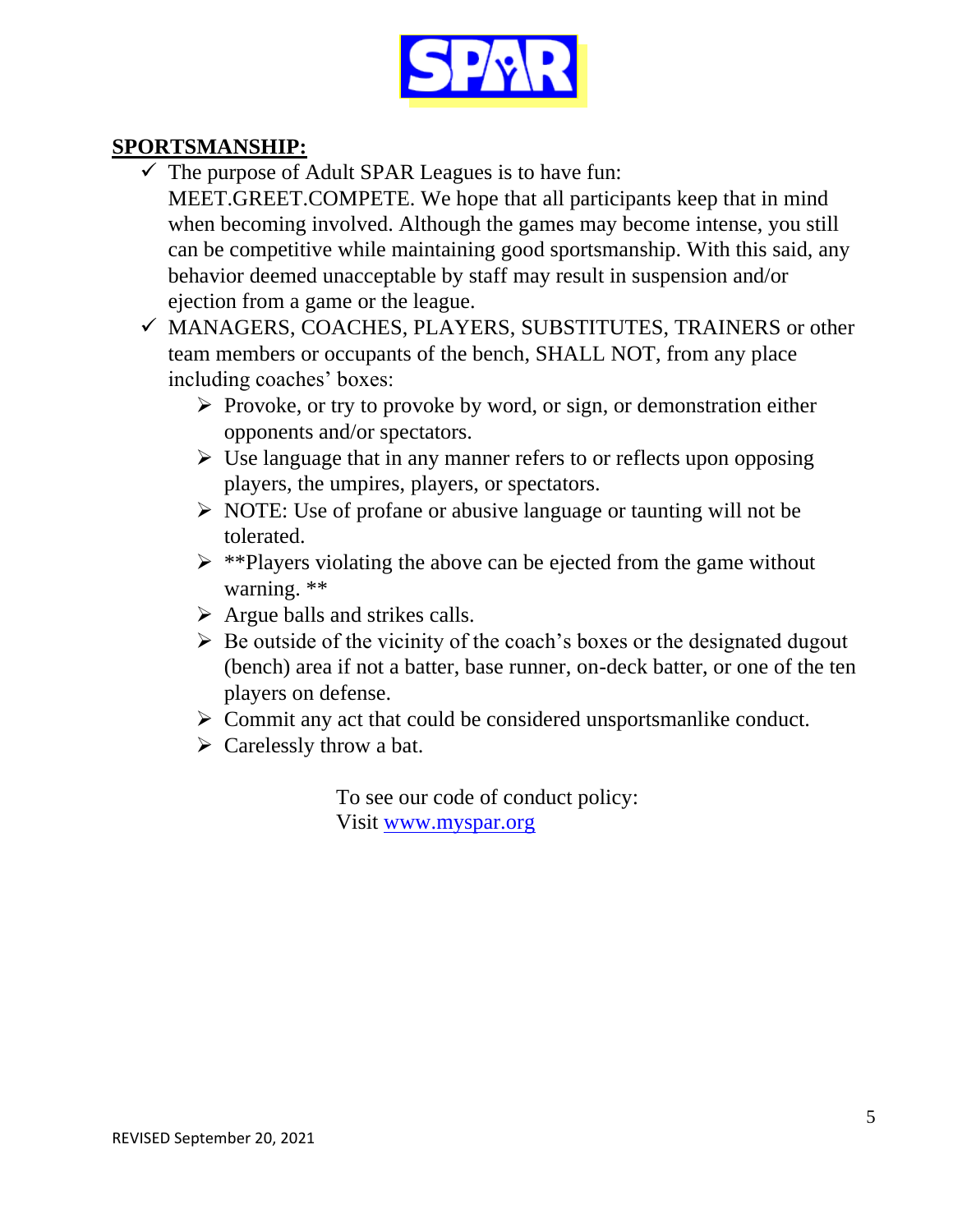

## **LEAGUE CANCELLATION/RAINOUT:**

- Leagues may be cancelled due to existing & upcoming weather conditions, dangerous or unplayable field conditions, facility constraints, etc. SPAR staff makes every effort to play all scheduled games, thus we will not cancel games until absolutely necessary. Therefore, if you are calling concerning a decision on a cancellation, remember we will not have an answer until close to the start of the league. If the league is canceled, SPAR staff will change the website and social media immediately.
- If we do cancel, follow next week's schedule (ex. If October 12 is cancelled teams should follow the October 19 schedule for their next game). The games that are cancelled will be made up at the end of the season if time allows. In extreme circumstances, SPAR reserves the right to run a shortened season without a refund of schedule matches on days other than our regularly scheduled league day/night.
- Rainouts will be called no later than 3:00pm on Game Day; this information will be given to Head Coaches only via Email/Text thread. We will also update our Facebook/Instagram status with rainouts.
- These policies are designed to make the league run as smoothly and safely as possible, and provide continuity for its participants. Each player in the league is responsible for this information: CAPTAINS please advise your team of these rules and thanks for your participation.

### **HIV-HEPATITIS B-BLEEDING PLAYER**

Any player who is bleeding from the nose, mouth, or open wound will be governed by the injured player rule.

Any player with an excessive amount of blood on his/her uniform will be removed from the game until the uniform has been changed. In the event of a player injury during the game, that's witness by a SPAR STAFF. Player must notify umpire/staff immediately. Players cannot re-enter the game in an alternative jersey until permission is granted from the umpire/SPAR Staff.

**NOTE:** If the player's replacement uniform (shirt) is not the same basic color as his/her teammates permission must be allowed to re-enter the game.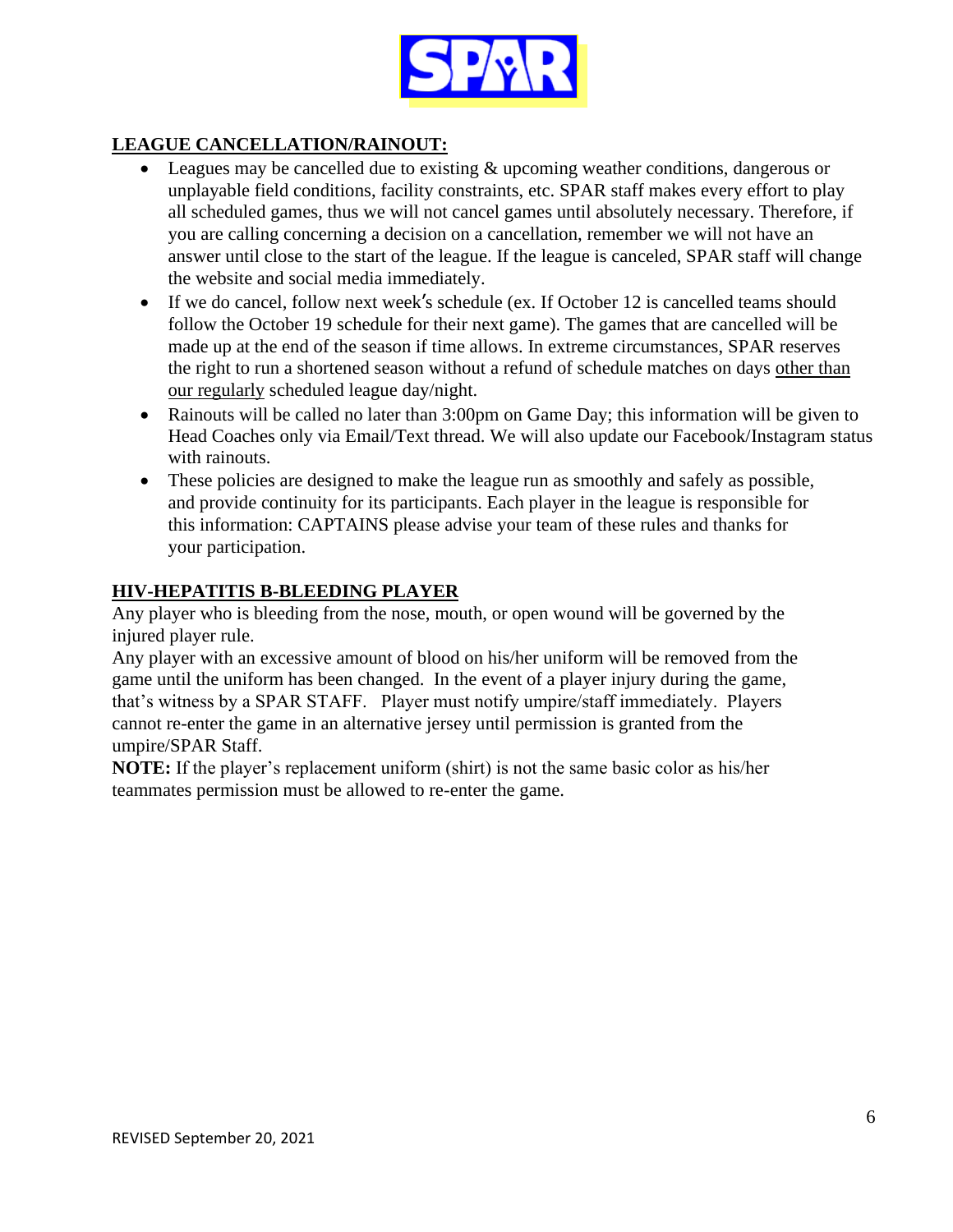

## **PLAYING RULES**

### **PARK RULES:**

- 1. The possession or consumption of any alcoholic beverage on city property is rigorously prohibited. The parking lots are also city property.
- 2. No pets are allowed in any Shreveport City Sports Complex. Please leave your pets at home.
- 3. NO SMOKING or NO VAPING.
- 4. Please see full version of park rules for further information.

## **PLAYER EQUIPMENT:**

- Teams are responsible for supplying their own uniforms. SPAR will allow 1 week of a grace period for everyone to get uniforms (matching shirts). After the 1 week, teams will have to forfeit their games if 2 or more players are out of uniform.
- However, the only requirement is that the shirts be of the same color family and have a 6" number on the back of the shirt.
- No T-shirts with written or taped on numbers will be permitted on the field. Team members should not have identical numbers. Double zero (00) and zero (0) will be allowed. Any other number with a zero in front of it will be considered an identical number. Example: 01 and 1 are identical numbers.
- No metal cleats will be permitted in league play. ATHLETIC SHOES MUST BE WORN. Players will be allowed to use ASA and USSSA legal bats. Only USSSA Bats with thumb print and ASA bats not on the banned list. Any player caught using illegal equipment from the BANNED LIST CERTIFICATION will be governed by the ASA/USSSA RULE BOOK. (PLEASE READ THE RULE BOOK). At any time SPAR Administration rule a bat illegal, it will be banned from use at Cargill.
- ➢ First violation the COACH/MANAGER and PLAYER will be ejected from the game and suspended for the next two (2) games.
- ➢ Second violation the COACH/MANAGER and PLAYER will be suspended from play for the rest of that particular season and the illegal bat will be taken, at the discretion of SPAR Staff.
- It is HIGHLY suggested that pitchers wear a face mask while on the mound.
- All exposed jewelry or items that are judged to be hazardous or potentially dangerous by the umpire may not be worn during the game.

## **GENERAL REGULATIONS:**

- SPAR will use 70' bases with 50' pitching mound.
- SPAR will supply the softball for **EVERY** Softball Season. The fees for the balls are included in the entry fee; so therefore they are your balls. Each team will be responsible for getting balls hit over the fence by their team. **All balls will be approved by the umpire-inchief. All balls will have the SPAR logo on it.**
- Additional softballs can be purchased at the SPAR Athletics office.
- Men must bat opposite handed. If the pitcher believes a batter is not batting opposite handed, he/she may turn the batter around one time during the game. Once this change is made, the batter must bat from the new side of the plate for the remainder of the game.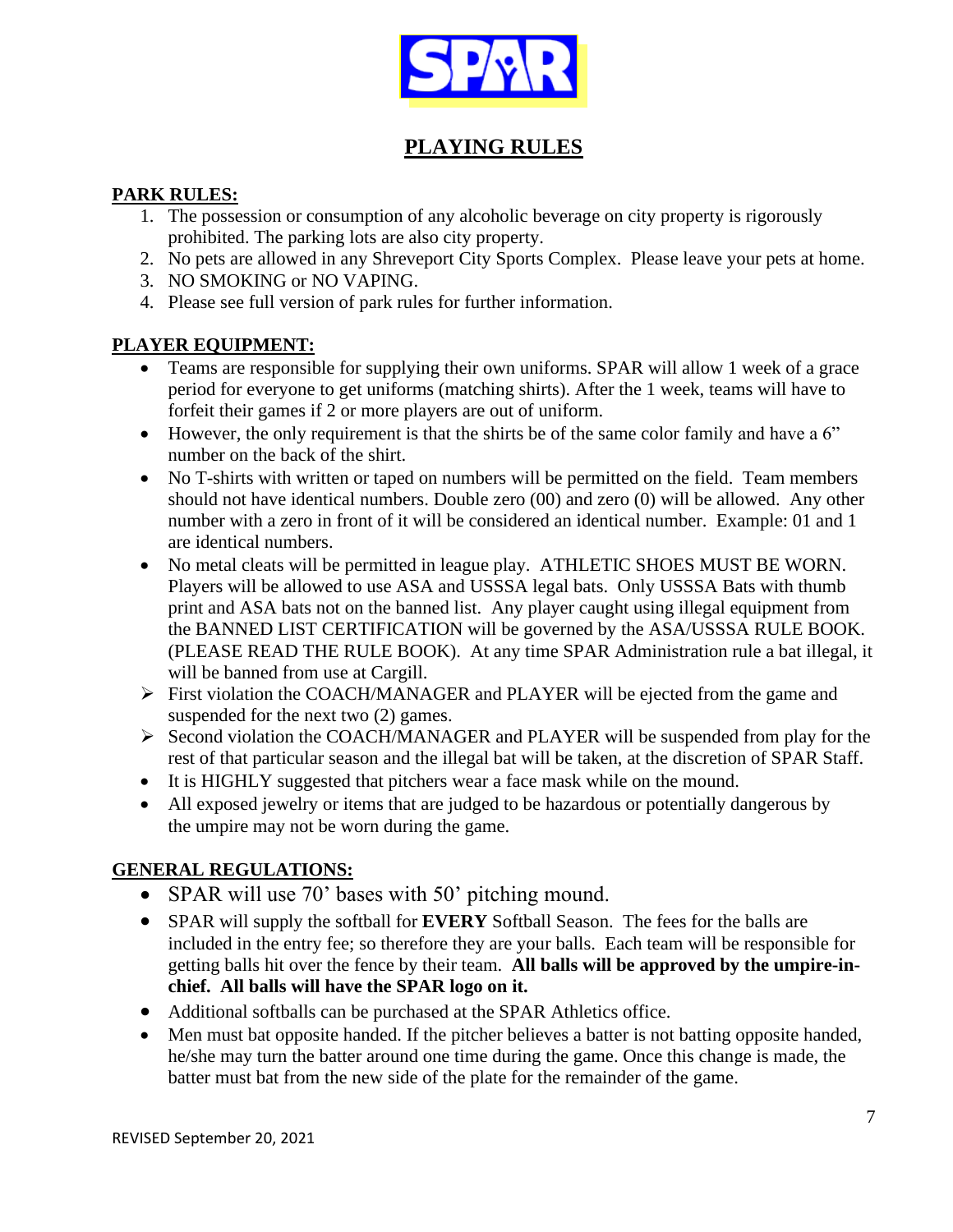

- Home Run Rule: The one-up rule will apply. Both teams can hit an unlimited number of overthe-fence home runs; however the difference cannot exceed one (1). The batter will be ruled out for any home runs in excess of the difference rule.
	- o Example 1: Team A hits a home run. Team A may not hit another home run until Team B hits a home run.
	- o Example 2: Team A hits a home run. Team B is allowed to hit two (2) home runs, making the difference one (1) home run. Team A may now hit two more home runs and remain within the one (1) home run difference
- A walk to a male batter will result in a two base award. He must touch first base before going to second base. The next (female) batter will then be required to bat. EXCEPTION: With two outs, the female batter will have the option to walk or bat.
- Defensive positioning: Two males and two females in both the infield and outfield, and one male and one female as pitcher and/or catcher. Outfielders cannot swap positions for every batter.
	- o NOTE: If a team plays shorthanded with either three in the infield or outfield, at least one of the three must be a male and at least one of the three must be a female player.
- At least **(10) minutes** prior to the start of any **Shreveport Public Assembly and Recreation (SPAR) league softball game** the starting line-ups must be returned **to the game scorekeeper**. The player's first name, last name and uniform number must be listed. **Nicknames are not to be used.** The Home Team will occupy the 3<sup>rd</sup> base dugout and the Visitors will occupy the  $1<sup>st</sup>$  base dugout.
- League games shall be played by SPAR modified rules along with the USSSA, United States Specialty Sports Association rules.
- A REGULATION GAME shall have a one (1) hour time limit with no new innings starting after fifty (50) minutes, unless the run rule is in effect.
- (Note: Due to differing circumstances in each and every game, some games may finish short of 55 minutes in length. Please respect the official's call in this matter. He/She must keep all games on time in fairness to teams playing later hours and due to facility permit restrictions.)
- There will be a ten  $(10)$  runs ahead rule after five  $(5)$  innings
- A fifteen  $(15)$  runs ahead will be in effect after three  $(3)$  innings
- Teams can start a game with as few as eight players and may bat up to 12 players. If ten (10) players are available ten (10) players must start; only ten (10) play in the field.
- A TEAM shall consist of at least ten players, whose positions shall be designated as: (1) pitcher, (2) catcher, (3) first basemen, (4) second basemen, (5) third basemen, (6) shortstop, (7) left fielder, (8) center fielder, (9) right fielder, (10) short fielder (usually left center) and may have (11 or 12) additional hitters.
- Batters will start with a one ball and one strike count.
- A game that is TIED at the end of seven innings, or one (1) hour, shall be continued by playing additional innings until one team has scored more runs than the other at the end of a completed inning or the team second at bat scores more runs in their half of the uncompleted extra inning.
- The umpire is empowered to call a game at any time because of rain, darkness or for any other cause which puts the umpire, players or the patrons in danger.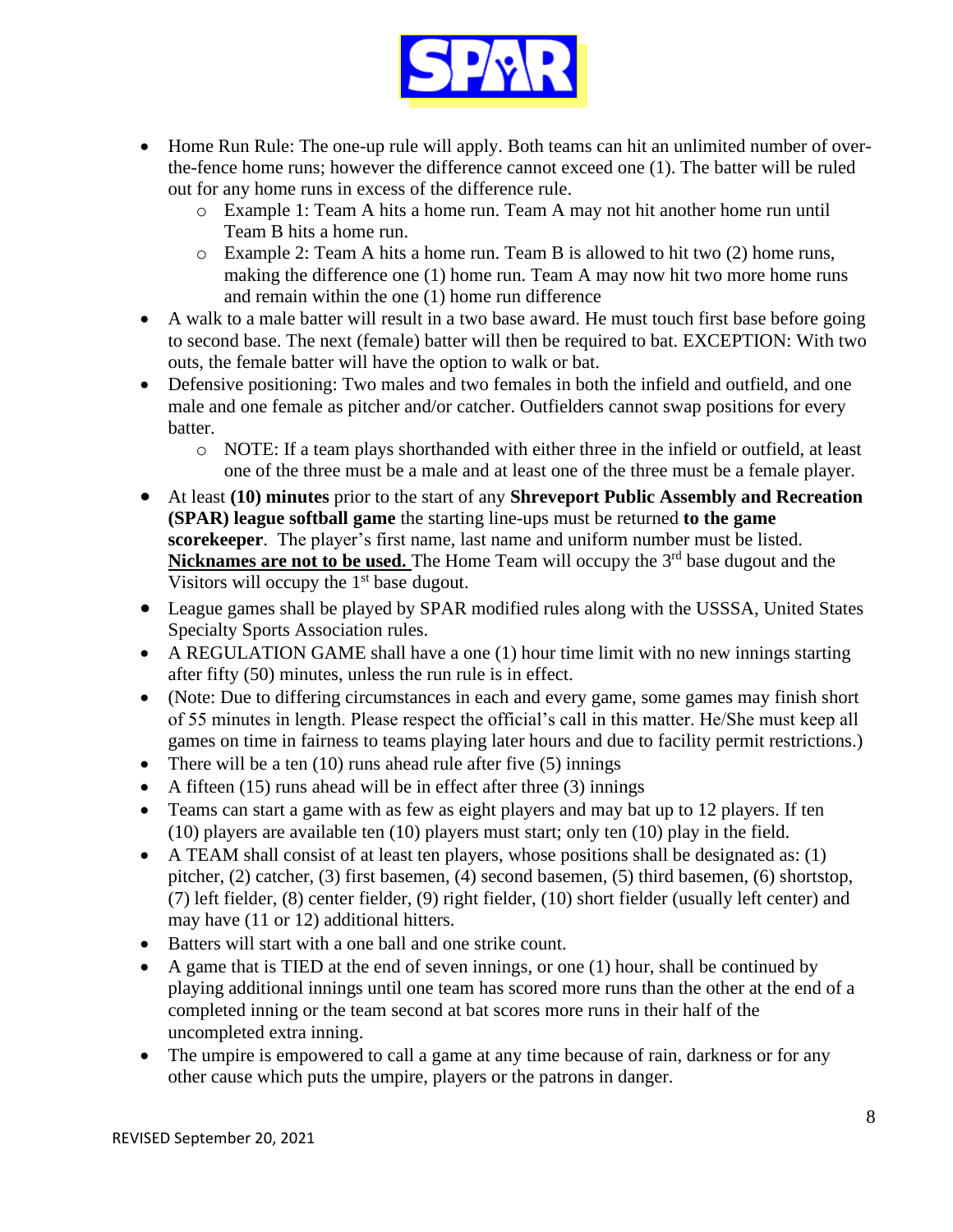

• A game called by the umpire, during regular season play, may be regulation if four or more innings have been played or if the team second at bat has scored as many or more runs during the uncompleted fourth inning.

## **PITCHING:**

- It is HIGHLY suggested that pitchers wear a face mask while on the mound.
- The pitcher shall take a position with his/her pivot foot firmly on the ground and in contact with the pitching plate or pitching area. The pivot foot must be in contact with the pitcher's plate or pitching area when the pitched ball is released.
- PITCHER'S LEGAL MOTIONS ALLOWED IN ACTUAL DELIVERY OF THE PITCH.; after assuming the pitching position on the pitcher's plate or in the pitching area, the pitcher must present the ball in FRONT OF THEIR BODY (for at least one second) in either one or both hands before starting the delivery motions.
- Note: All pitching rules that apply to the pitcher's actions before and during the release of the pitch along with the restrictions on height, speed, etc., shall remain the same.
- Once the pitcher begins his delivery motions; the umpire shall not give a call or signal for "time" unless something unusual occurs.
- Pitcher must face home plate on delivery of pitch.
- The ball must be pitched in a definite underhanded motion at slow speed.
- The pitched ball must arc at least 3 feet after leaving the pitcher's hand and before it passes any part of home plate and shall not rise higher than 10 feet above the ground.
- A FAIRLY DELIVERED PITCHED BALL includes all pitches that the pitcher delivers in accordance with the above provisions of the pitching rule.

## **BATTING:**

- THE BATTING ORDER of each team must be listed and delivered to the OFFICIAL SCOREKEEPER, by the MANAGER or team representative. The lineups are considered official once the umpire puts the ball in play to begin the game.
- The batting order thus submitted must be followed throughout the game, unless a substitute replaces a player. When this occurs, the substitute must take the turn in the regular order at bat of the player he replaces.
- The first batter in each following inning shall be the batter whose name follows that of the player who last completed a turn at bat in the preceding inning.
- When a third out of an inning is made before the batter can complete his turn at bat, the same batter will be the first batter in the next inning and all previous called balls and strikes will be canceled.
- Batting out of order is an appeal play by the defense.
	- o THE BATTER IS OUT IF:
	- o He/she bunts
	- o He/she has a third strike. \*Note: The batter is out on 3 strikes and walks on 4 balls. \*
	- o He/she steps across the plate with the pitcher in pitching position.
	- o He/she intentionally interferes with the catcher attempting a play.
	- o He/she hits a fly ball that is legally caught.
	- o He/she hits an infield fly, with runners on first and second, or on first, second and third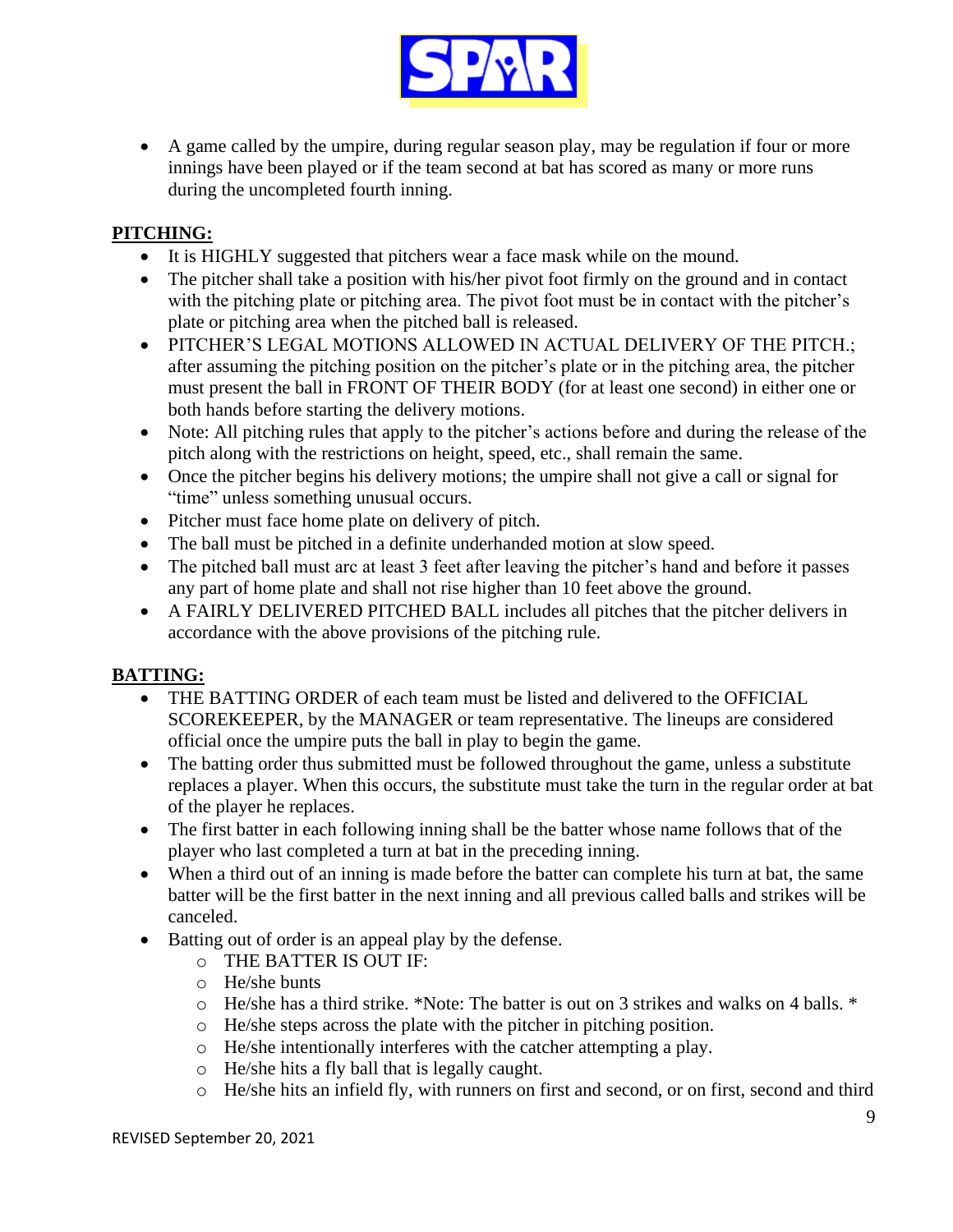

bases with less than two out.

- A FAIR BATTED BALL is a legally batted ball that is immediately in play.
- A fair or foul ball shall be judged according to the position of the ball, relative to FOUL LINES including the FOUL POLE, and not whether the fielder is on or over the fair or foul territory at the time the ball is first touched.
- A FOUL BALL is a legally batted ball which does not conform to the provisions or rules that would cause it to be a fair ball.
- A foul ball is a strike unless the batter already has two strikes.
- A foul ball not caught is a dead ball, and the runners must return to their bases.

### **BASERUNNING:**

- THE BATTER BECOMES A BATTER-RUNNER INSTANTLY WHEN HE HITS A FAIR BALL.
- A base runner can only acquire the right to an advanced base by touching it before having been put out and shall be entitled to hold such base until he touches the next base legally or if forced to leave the base because the batter becomes a base runner and thus forces him to leave his base.
- A base runner while advancing or returning must touch each base in legal order; first second, third and home base.
- The batter is awarded first base when three balls are called by the umpire, when the pitcher tells the umpire to intentionally walk a batter, if the catcher or other fielder obstructs or prevents them from striking at a pitched ball.
- When a batter is obstructed, the batter is awarded first base because of the obstruction, EXCEPT that if the batter succeeds in hitting the pitch and reaches first safely and no preceding runner is put out before advancing at least one advanced base, the obstruction should not be called or enforced. If the obstruction is not enforced, the ball remains live and in play.
- A base runner is out when he/she is hit by his own batted ball in fair territory, after leaving batter's box, when a fly ball is legally caught, with the fielder's feet within the established boundaries of the field, when he/she interferes with a fielder attempting to field a batted ball or intentionally interferes with a thrown ball. If this interference in the judgment of the umpire is an obvious attempt to prevent a double play, the base runner closest to home plate shall also be called out.

## **LIVE BALL:**

The ball is live and in play:

- When the pitcher has the ball in his/her possession at the pitcher's plate or in the pitching area.
- When the pitcher delivers the pitch toward home plate.
- When the batter hits the pitched ball legally.
- When there is a play resulting from a legally batted ball.
- When a fly ball is legally caught (unless it is the first foul caught after one strike.)
- Always during the enforcement of the infield fly rule.
- Whenever the ball is not DEAD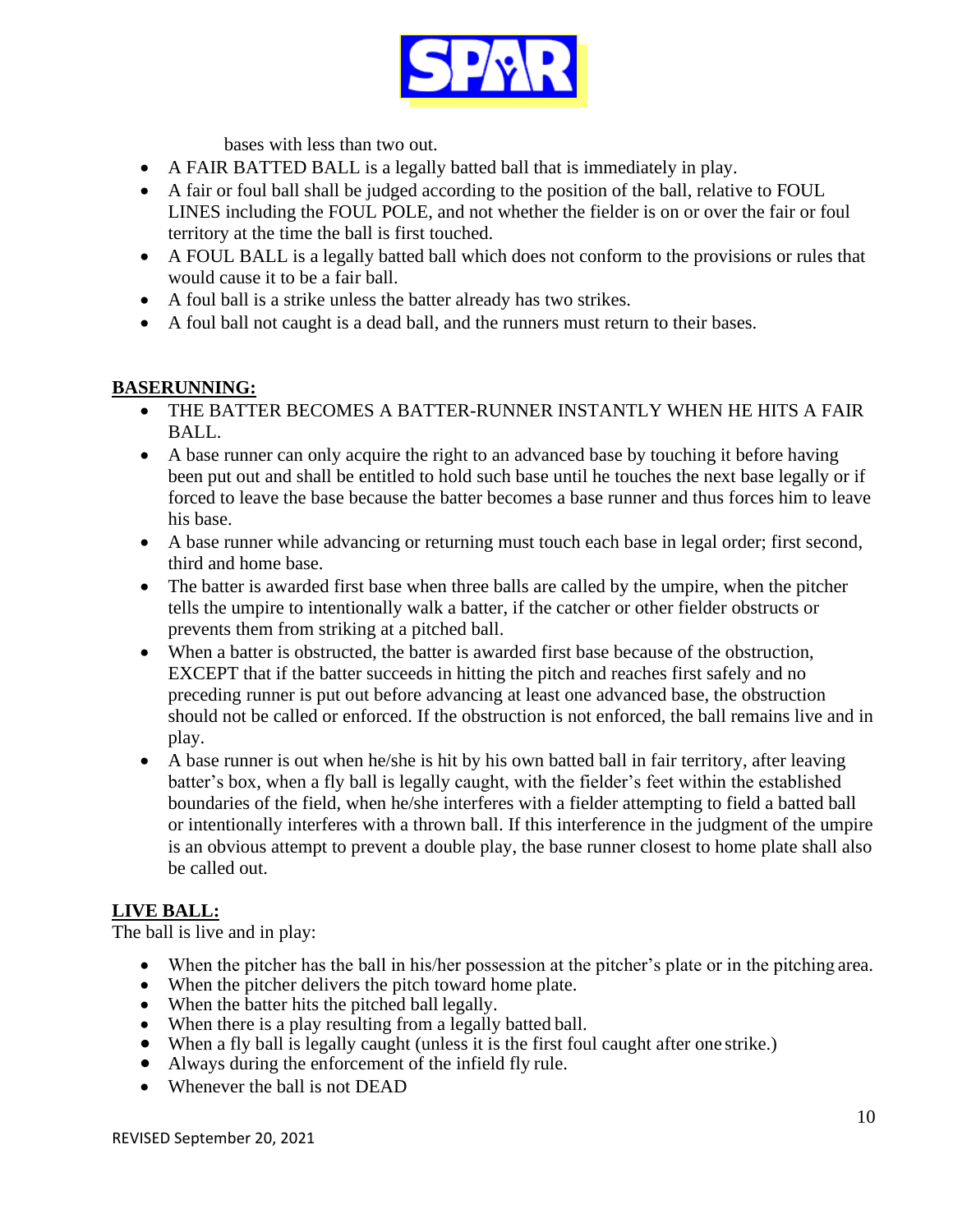

## **DEAD BALL:**

- When no pitch is declared.
- When an illegal pitcher's action is declared.
- When a base runner is called out for leaving a base too soon on a pitched ball.
- After each pitched ball and strike not batted.
- When a pitched ball touches any part of a batter's person.
- When a batter bats illegally or hits the ball with an illegal or altered bat.
- When the batter is hit by his/her own-batted ball, either fair or foul.
- When a foul ball is not caught in the air.
- When a batter steps completely across the plate, with the pitcher on the pitcher's plate or in the pitching area.
- When the batter hits a first foul after one strike.
- When the ball gets outside the established limits of the playing field.
- When "TIME" is called for any reason by the umpire.
- When there is obstruction on the batter, which is enforced

## **COURTESY RUNNER:**

- Any eligible player on the official line-up including available substitutes may be used as a Courtesy Runner.
- Only one (1) Courtesy Runner may be used per inning.
- Above all, do NOT CONFUSE THE COURTESY RUNNER with the SUBSTITUTION RULE.

## **SOFTBALL TERMINOLOGY:**

- APPEAL PLAY refers to a play in which the umpire cannot make a ruling until a decision is requested by the defensive or offensive team. This appeal must be made before the next legal pitch, intentional walk, and illegal pitcher action or before all fielders have left fair territory.
- BALL refers to a pitch that does not enter the strike zone in flight, nor conforms to the fairly delivered pitch stipulations and is not struck at by the batter.
- BASE refers to one of the four stations, which must be touched by a runner in accordance with the rules that follow, to legally score a run. The term is most often applied to the bags marking the designated spots.
- BASE PATH refers to imaginary line 3 feet to either side of a direct line between two bases. The runner is restricted to the 3 foot line in some cases.
- BASE–RUNNER OR RUNNER is a player of the team at bat who has hit a fair ball or who has been awarded first base for any reason before they are put out.
- BATTED BALL refers to any pitched ball that is hit by the bat or that hits the bat, thus becoming either a fair or foul ball. No intent to hit the ball is necessary.
- BATTER refers to the offensive player who takes a position in the Batter's Box with a 1-1 count. The batter walks on 3 balls and is out on 2 strikes.
- BATTER–RUNNER is the term identifying the offensive player who has just hit a fair ball and applies until he is either put out or until the play on which he became a runner is ended.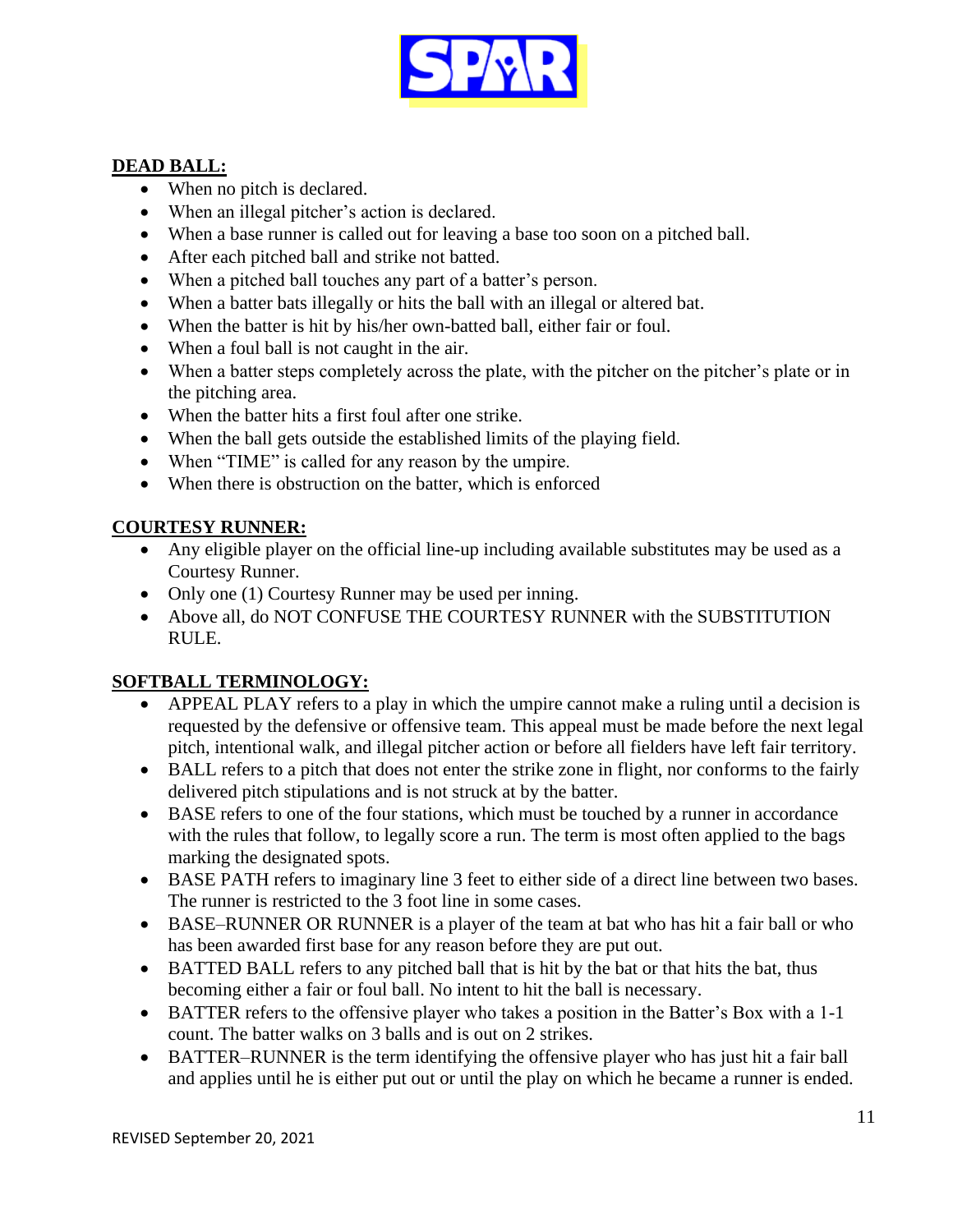

- BATTER'S BOX is the area within which the batter takes his position when it is his turn to bat. BATTING ORDER is the official listing of offensive players in the order in which they must bat.
- BENCH OR DUGOUT is the seating facility reserved for team members in uniform when they are not actively engaged in participating in the game.
- BUNT refers to a batted ball that is intentionally met with the bat and tapped slowly.
- CALLED GAME is one that the Umpire-In-Chief terminates play for any reason.
- CATCH (LEGAL) is the act of a fielder getting the ball in flight (refer to: IN FLIGHT) securely in possession in his hand or glove and firmly holding it, provided he does not use his cap, protector, a pocket or other part of his uniform or the glove not in its normal position on the hand to stop or catch the ball. It is not a catch, however, if simultaneously or immediately following his contact with the ball, he collides with a wall, a fence, another person or if he falls down and, as a result of any such collision, drops the ball. To establish the validity of the catch, the fielder shall hold the ball long enough, so the umpire is convinced he had complete control of the ball and any release of the ball by him was voluntary and intentional. Dropping the ball while attempting to throw it shall not invalidate the catch.
- CATCHER refers to the defensive player who takes his position behind home plate.
- CATCHER'S BOX is that area where the catcher must remain while and until a pitched ball has reached or passed home plate or is batted.
- DEAD BALL is any ball not in play or a live ball that becomes dead during play. DEFENSIVE TEAM is the team that is playing defensively in the field.
- DOUBLE PLAY is a continuous play by the defense where two offensive players are legally put out without an intervening play or an error.
- FAIR BALL is a batted ball that settles on fair territory between home plate and first base, or home plate and third base, or that is over fair territory, including any part of first or third bases when bounding to the outfield, or that first touches any base, other than home plate, or that first touches a player or umpire over fair territory, or which first touches the ground or an object in fair territory, or over fair territory, beyond first and third bases, or that while over and above fair territory passes out of the playing field, that is, over and beyond the outside fence.
- FAIR TERRITORY is that part of the playing area within and including the first and third base foul lines, from the home plate to the bottom of the extreme playing area fence and then extending perpendicularly upward.
- FAKE TAG is making the motions of a tag without the ball. This may be considered obstruction and the offender may be ejected.
- FIELDER refers to any player of the defensive team playing in the field.
- FLY BALL refers to any ball batted into the air and before it strikes some object other than a fielder.
- FORCE OUT refers to when a runner is tagged by a fielder with the ball (while on or off a base) or a fielder holds the ball on the base to which a runner is forced to advance before the runner can reach that base and before any succeeding runner is put out.
- FOUL BALL is any batted ball that stops or settles in foul territory without first being touched in fair territory, or which is first touched in foul territory, or that first touches some out of play object or area in foul territory, or that first touches foul ground beyond first and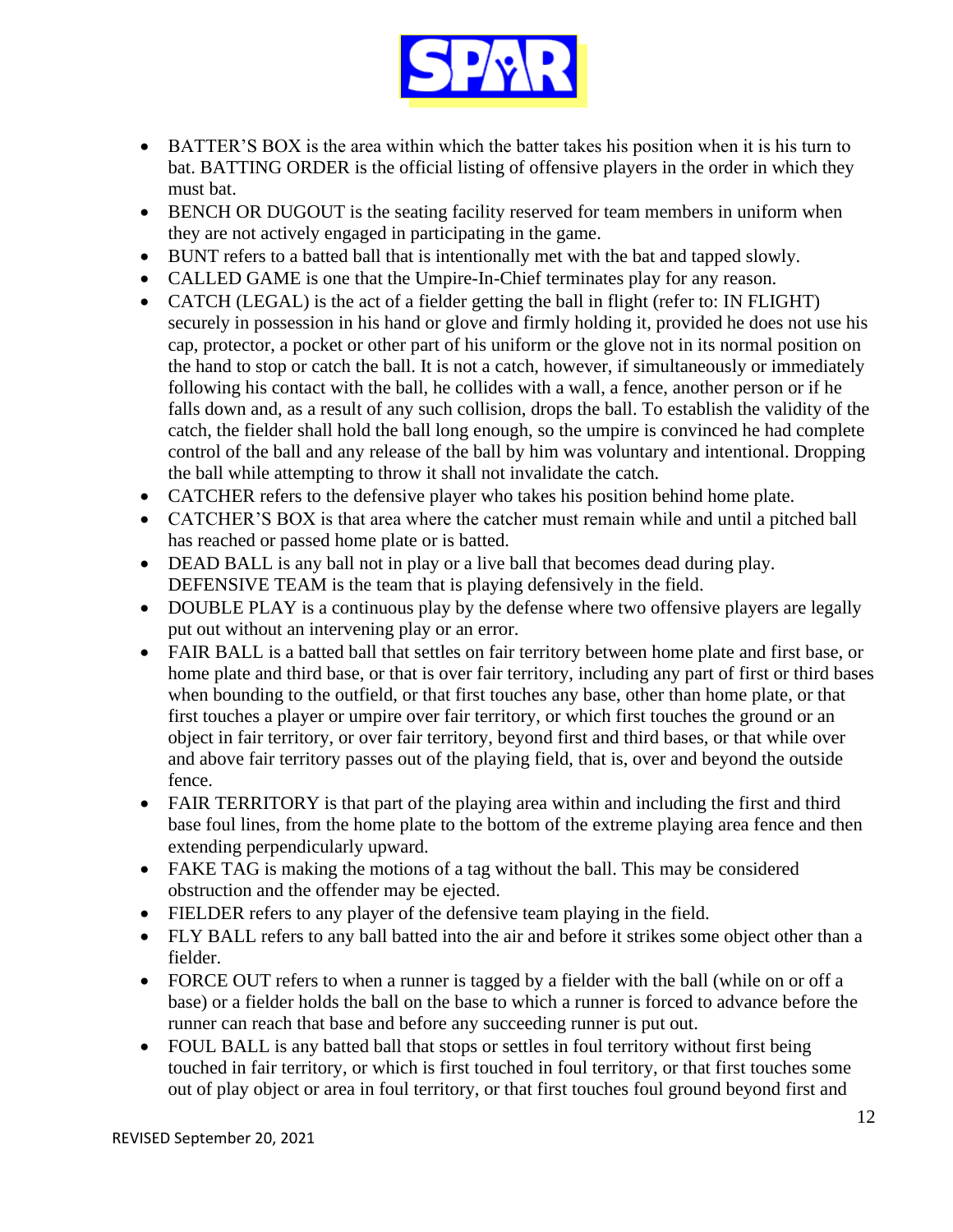

third base, or which does not conform to the requirements that would make it a fair ball. NOTE: An untouched batted ball that strikes the pitcher's plate and rebounds into foul territory where it is touched, or stops is a foul ball.

- FOUL TIP is a batted ball that goes directly from the bat not higher than the batter's head, to the catcher's hands and is legally caught. First contact from bat must be the catcher's hands.
- HOME TEAM is the team on whose grounds the game is being played; or, if the game is scheduled on neutral grounds, it is decided by scheduling. Home team bats in the last half of the innings.
- ILLEGAL BAT refers to one that does not meet the requirement/specifications
- ILLEGALLY CAUGHT BALL occurs when a fielder catches a batted or thrown ball with a glove, a mask, a cap or with any part of his clothing detached from the proper position on the fielder's body.
- IN FLIGHT describes any batted ball, a thrown or pitched ball, which has not yet touched the ground or some object other than a fielder..
- INFIELD is that portion of the field within the baselines and includes the areas of the field normally covered by infielders in defensive positions.
- INFIELD FLY is a fair batted ball (not a line drive) that can be caught in flight by an infielder with ordinary effort. Any defensive player may catch the ball in the infield area.
- INNING is that portion of a game within which teams alternate on defense and offense and each team is allowed three outs during its time at bat.
- INTERFERENCE is an act where players or others interfere with a player's opportunities. There are three types of interference:
- Offensive interference When a player interferes with or impedes or confuses a defensive player while he is attempting to make a play. This can occur by either physical or vocal actions.
- Spectator interference Occurs when a person not engaged in the game touches a live batted or thrown ball which could prevent a blocked ball to occur or when a person not engaged in the game physically interferes with a player's opportunities.
- Umpire interference Occurs when a fair-batted ball strikes the umpire on fair ground before passing a fielder other than the pitcher.
- LINE DRIVE is a fly ball that is batted sharply and directly into the playing field. NOTE:A line drive should never be considered an infield fly.
- LIVE BALL occurs when the umpire signals play ball. The ball remains live until the ball becomes dead for any reason as stated in these rules.
- MANAGER refers to a person appointed by the team to be responsible for the team's actions on the field. Also, the manager represents the team when communicating with the umpire and the opposing team. A player may be designated as a manager.
- OBSTRUCTION the act of a fielder while not in possession of the ball, or not in the act of fielding a batted ball or taking a proper position to receive a thrown ball (thrown ball must already be in flight) which impedes the progress of a runner who is legally running the bases.
- Obstruction is the act of a fielder which impedes the batter from striking at a pitched ball. The obstruction does not have to be intentional and may be vocal.
- OFFENSIVE TEAM refers to a team during its half inning while it is at bat.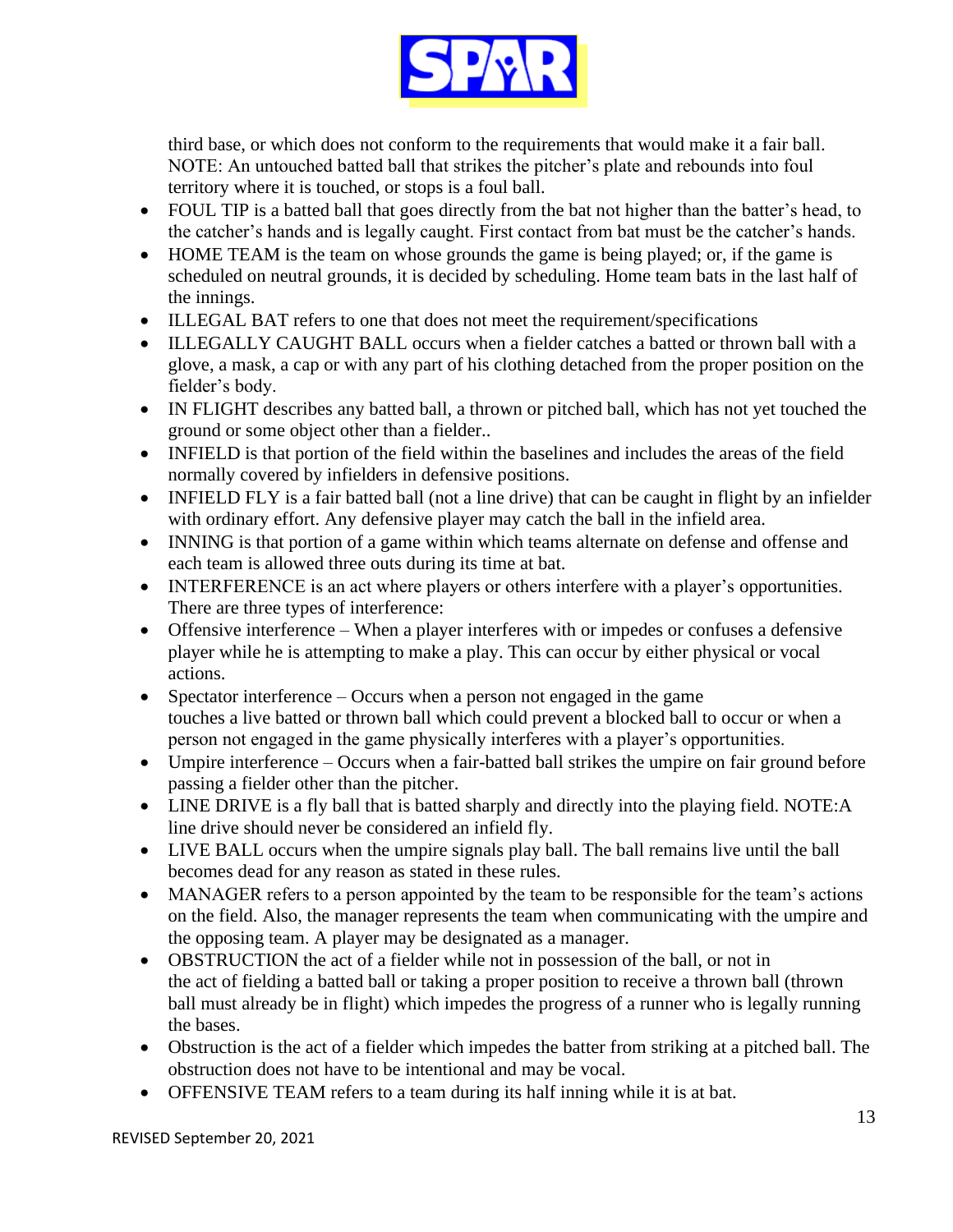

- OUT refers to one of the three requirements of an offensive team each inning.
- OUTFIELD is that portion of the field beyond the lines of the infield and extending to the extremities of the playing field. This usually refers to the area between and including the foul lines.
- OUTFIELDER refers to the defensive player occupying a position in the outfield, which is the most distant from the home plate.
- OVERTHROW is a ball thrown from one fielder toward another and which, for any reason, goes into foul territory and stays within the boundaries of the playing field. This ball always remains live unless it becomes a blocked ball.
- PENALTY is the application of the rules following an illegal act or violation.
- PERSON refers to an umpire or player. This includes all of his body, his clothing or his equipment. PITCH refers to any delivery of the ball to the batter by the pitcher.
- PITCHER is the fielder designated to deliver the pitch to the batter.
- PITCHER / INFIELDER The pitcher becomes an infielder when, after releasing the pitch to the batter, he has a reasonable opportunity to field a batted ball.
- PITCHING AREA is the area the width of the pitcher's plate (24 inches) up to six (6) feet behind the pitcher's plate.
- PIVOT FOOT is the foot, when placed on the pitcher's plate or pitching area by the pitcher that must be in contact with the pitcher's plate or pitching area when the pitched ball is released.
- PLAY OR PLAY BALL is the term used by the umpire to indicate that play shall begin or continue after a dead ball interval.
- QUICK RETURN PITCH is a pitch made by a pitcher with the obvious attempt to catch the batter off guard and balance. This could be when the batter first takes his position in the batter's box and before he is ready, or when the batter is still off balance from the previous pitch.
- STRIKE ZONE is that space directly above home plate that is not higher than the batter's highest shoulder, nor lower than the bottom of the batter's front knee, when the batter assumes his natural batting stance adjacent to home plate. Any part of the pitched ball that passes through this zone is a strike.
- SUSPENDED GAME is a game called before being completed which is to be completed at a later date and time.
- TAG is the action of a fielder touching a base with any part of his body while holding the ball firmly and securely in his hand or glove. Also, tag refers to touching the runner with the ball, or with the glove holding the ball, while continuously holding the ball firmly and securely during and immediately following the tag.
- THROW refers to the act of propelling the ball with the hand or arm toward a given objective and is always distinguished from the pitch.
- TIME is the announcement by the umpire of a legal interruption of play, during which interval the ball becomes and remains dead until legally put back into play.
- TOUCH refers to touching an umpire or player or person. This includes any part of his body, his clothing or his equipment.
- TEAM REPRESENTATIVE is any person affiliated with the offensive or defensive team, including sponsors, managers, coaches and players in a game.